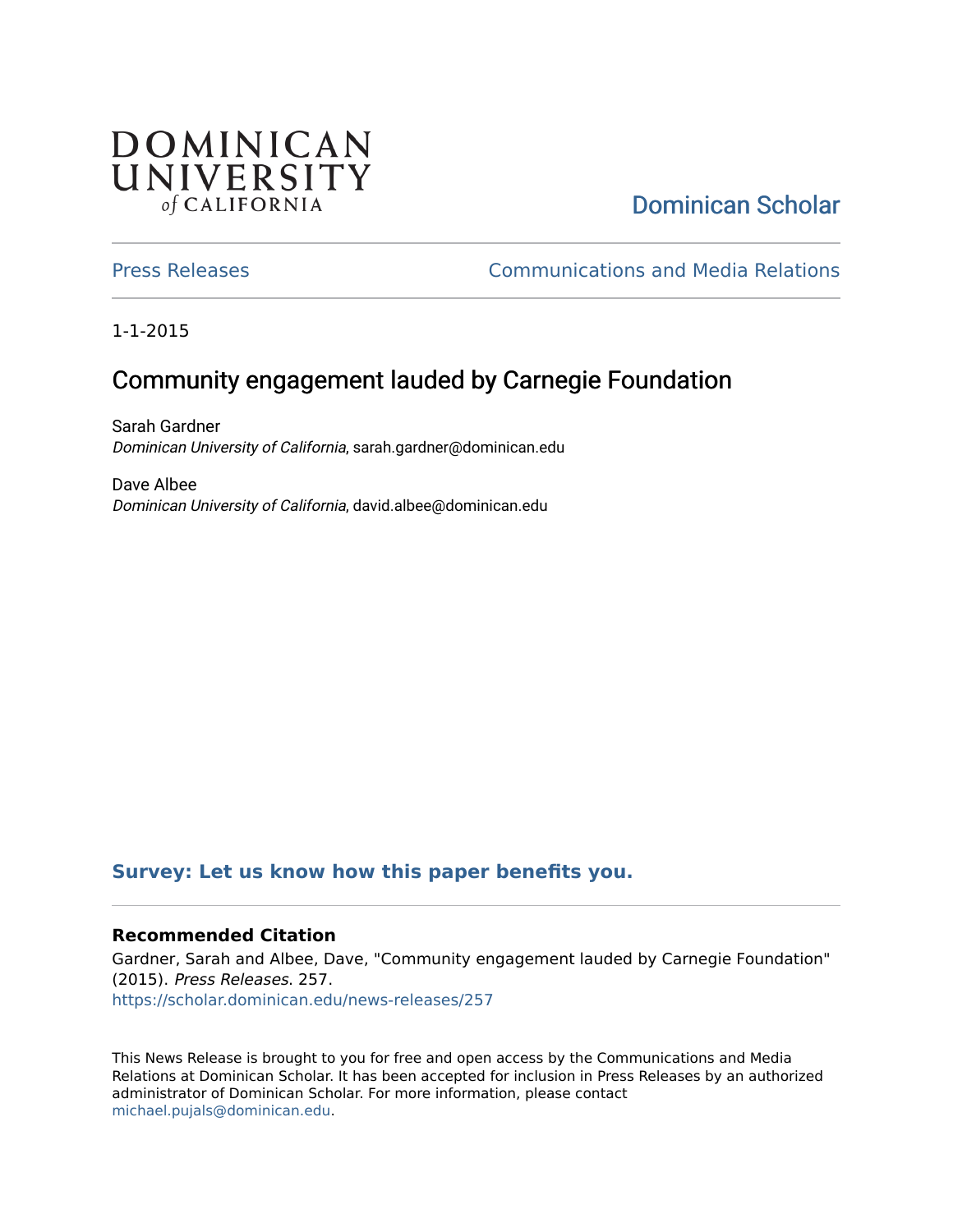## **Community engagement lauded by Carnegie Foundation**

Dominican University of California has been selected to receive the 2015 Community Engagement Classification from the Carnegie Foundation for the Advancement of Teaching in recognition of the University's exemplary institutional focus on community engagement.

According to the Carnegie Foundation, Dominican was selected as a result of the University's "excellent alignment among campus mission, culture, leadership, resources, and practices that support dynamic and noteworthy community engagement."

This is the second national recognition Dominican has received recently in recognition for its focus on community service and engagement. In December, Dominican was named to the President's Higher Education Community Service Honor Roll by the Corporation for National and Community Service.

Community engagement is central to Dominican's mission and an essential component of the University's broader focus on engaged learning, which incorporates active, collaborative learning in the classroom with enriching educational experiences beyond the classroom, said Dominican President Mary B. Marcy.

"Service and community are intrinsic to almost everything we do as an institution. We have fostered intentional, collaborative, and valuable partnerships with community partners locally, regionally and globally," President Marcy said. "This commitment will grow as the University advances a campus-wide planning process with a goal of defining a distinctive Dominican educational experience that is comprehensive and values-based."

Dominican's Service-Learning Program, formally established in 2004, is the primary University-wide source of training and support for community engagement. In the past 10 years, Service-Learning has involved more than 3,100 students from 65 courses in engaged learning projects throughout Marin County. Combined, this work accounts for more than 68,700 hours of service to the community. Service-Learning students work with people from diverse communities, including the homeless at St. Vincent de Paul, immigrant youth at Canal Alliance, at-risk high school students at Marin County Community School, and teen mothers at Young Mom Marin.

Many students are introduced to community engagement through the University's Campus Ministry, which coordinates both local and international co-curricular opportunities for volunteering. These include service to local shelters and dining halls, tutoring high school students, and participation in Habit for Humanity projects. Every year, Dominican students travel to Tijuana, Mexico to assist in projects in the colonias. Campus Ministry also has developed an outreach program in Uganda.

In recent years, external funding to support community engagement has increased in terms of the number of grants awarded and the range of programs supported. Funding from the Bernard Osher Foundation supports Dominican's Osher Lifelong Learning Institute, which provides educational programs for adults over 50. Funding from the Marin Community Foundation has supported several Dominican projects, including after school art and dance clubs held at Albert Boro Community Center in San Rafael. These programs are staffed by Dominican art and dance majors. Funding also supports the DO-STEM project, which promotes math and science education for Marin County educationally disadvantaged middle and high school students through tutoring and mentoring by Dominican undergraduate science students.

Other examples of community engagement at Dominican include the University's Building Bridges of Understanding program offered in partnership with the International Association of Sufism; the Teach with Africa program with Nelson Mandela Metropolitan University; the Environmental Education program with the National Park Service; the Acquired Brain Injury Support program with the Brain Injury Network of the Bay Area; the PreHealth Profession Mentoring and Support program with Kaiser Permanente; the Huckleberry Wellness Academy with Huckleberry Youth Programs; the Community Broadcasting program with the San Rafael Pacifics and CMCM Channel 30; and the Leadership Lecture Series with Book